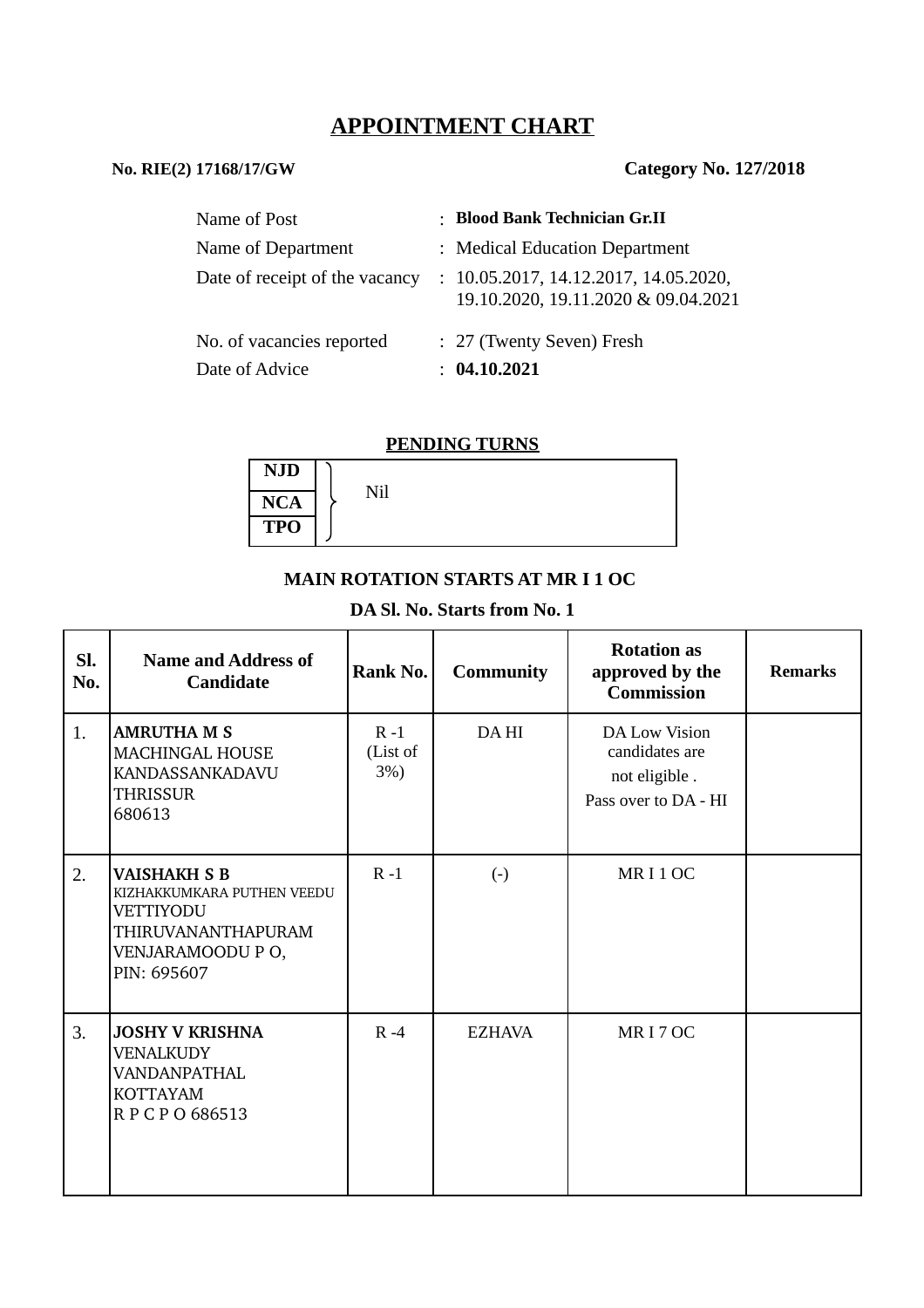| $\overline{4}$ . | <b>SAFEERA N P</b><br>1/2237<br><b>THOPPAYIL</b><br><b>KOZHIKODE</b><br>NADKKAVU (PO),<br>PIN - 673011<br><b>Communication Address</b><br>KALATHIL THODI<br>PERINGAVU<br><b>MALAPPURAM</b><br>PUTHUKKODE(PO)<br>PIN-673633 | $R - 2$       | <b>M MAPPILA</b>                 | MRI3OC         |  |
|------------------|----------------------------------------------------------------------------------------------------------------------------------------------------------------------------------------------------------------------------|---------------|----------------------------------|----------------|--|
| 5.               | <b>SNEHAPM</b><br>PARAYIL HOUSE<br><b>MATTAMPURAM</b><br>KURICHIKKARA<br><b>THRISSUR - 680028</b>                                                                                                                          | $R - 44$      | <b>SC PULAYA</b>                 | MRI4SC         |  |
| 6.               | <b>JAYACHANDRAN S</b><br>LEKSHMI BHAVAN,<br><b>KOLLEMVILAKAM</b><br>KULATHOOR<br>THIRUVANANTHAPURAM<br>UCHAKKADA/695506                                                                                                    | $R - 3$       | $(-)$                            | MRI5OC         |  |
| 7.               | <b>THASNI R M</b><br>TC 45/593/1<br>MADANKULANGARA<br>PURAYIDAM<br>NEAR RAILWAY BRIDGE<br>THIRUVANANTHAPURAM<br>KARAMANA P O 695002                                                                                        | $R - 6$       | <b>MUSLIM</b>                    | <b>MRI11OC</b> |  |
| 8.               | <b>GAYATHRI ABHILASH</b><br><b>ABHI COTTAGE</b><br><b>KOTTAKARAM</b><br><b>KOLLAM</b><br>PARIPALLY                                                                                                                         | $R - 17$      | <b>EZHAVA</b>                    | MRI2E/B/T      |  |
| 9.               | <b>BABITHA R C</b><br><b>RAJU BHAVAN</b><br>KOTTARAKKARA<br><b>KOLLAM</b><br>ETCPO, 691531                                                                                                                                 | $R - 1 (S/L)$ | <b>LATIN</b><br><b>CATHOLICS</b> | MRI8LC/AI      |  |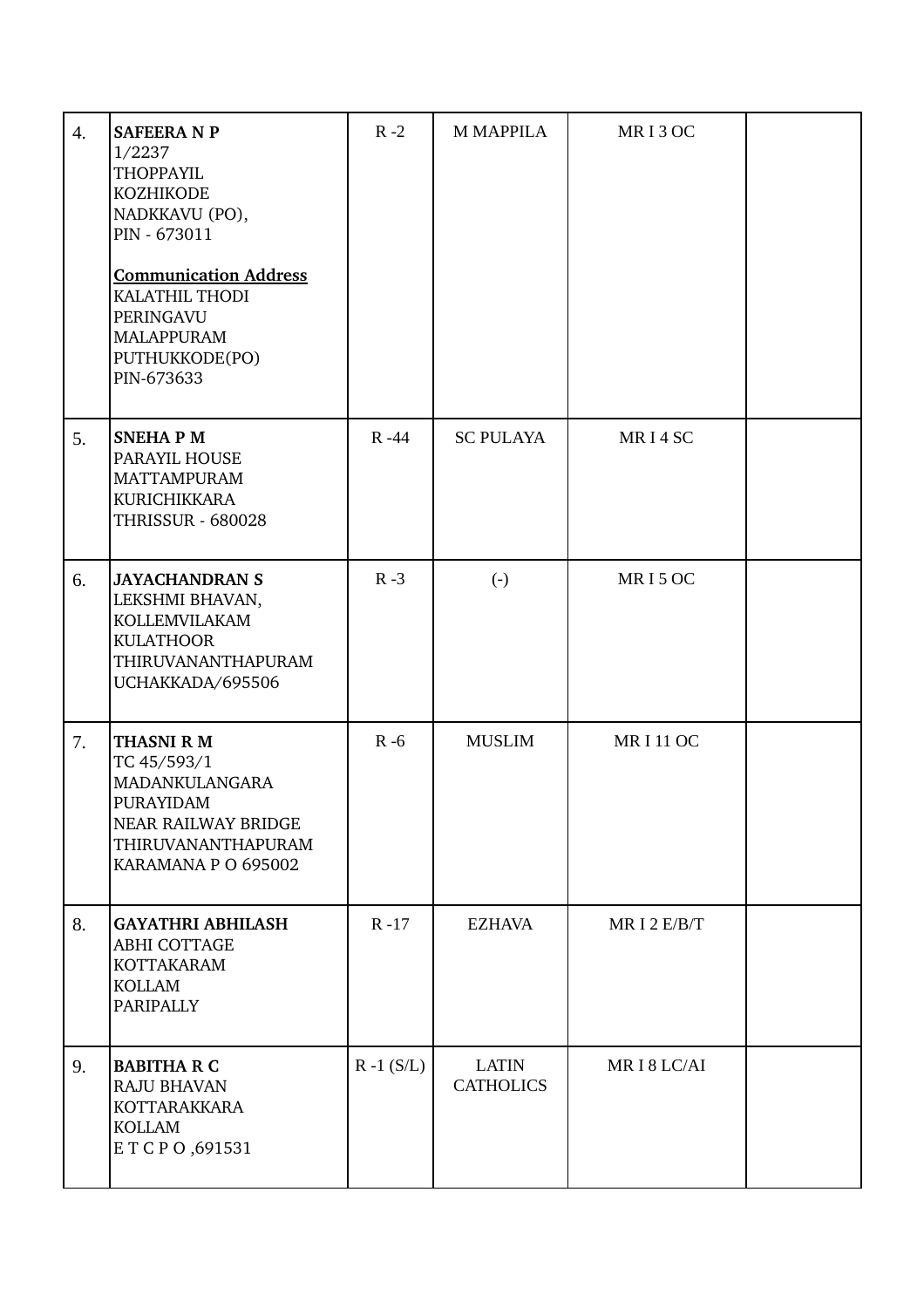| 10. | <b>DINU C P</b><br>CHERIKKA PARAMBATH<br>PC PALAM<br><b>KOZHIKODE</b><br>PC PALAM PO 673585<br><b>Communication Address</b><br>CHERIKKA PARAMBATH<br>PC PALAM<br><b>KOZHIKODE</b><br>PC PALAM | $R - 5$       | $(-)$                                | MRI9OC               |  |
|-----|-----------------------------------------------------------------------------------------------------------------------------------------------------------------------------------------------|---------------|--------------------------------------|----------------------|--|
| 11. | <b>APARNA DIVAKAR</b><br><b>ASHIRVAD HOUSE</b><br>KOLARKUNNU<br>MULLAMPARA MANJERI P O<br><b>MALAPPURAM</b><br>676121                                                                         | $R - 16$      | <b>OBC SALIYA/</b><br><b>SALIYAS</b> | MRI10 OBC            |  |
| 12. | <b>HASNAN</b><br>KUDIYAYIL<br><b>KUNIYIL</b><br>KIZHUPARAMBA (PO)<br>673639<br><b>MALAPPURAM</b><br>(MUSLIM)                                                                                  | $R - 9$       | <b>MUSLIM</b>                        | <b>MRI17OC</b>       |  |
| 13. | <b>HARISHMA K K</b><br>KOLATHAPPILLY HOUSE<br>VARANDRAPPILLY<br><b>THRISSUR</b><br>VARANDARAPPILLY 680 303<br>(SC PULAYA)                                                                     | $R - 1 (S/L)$ | <b>SC PULAYA</b>                     | <b>MRI12 SC</b>      |  |
| 14. | <b>LINET GEORGE</b><br>PUNNACKAKILUKKAN<br><b>HOUSE</b><br><b>MANJAPRA</b><br><b>ERANAKULAM</b><br>MANJAPRA POST-683581                                                                       | $R - 7$       | $(-)$                                | <b>MRI 13 OC</b>     |  |
| 15. | <b>ANJANA P S</b><br><b>MALIKA</b><br><b>MELATTINGAL</b><br>THIRUVANANTHAPURAM<br>ALAMCODE 695102                                                                                             | $R - 18$      | <b>EZHAVA</b>                        | <b>MR I 14 E/B/T</b> |  |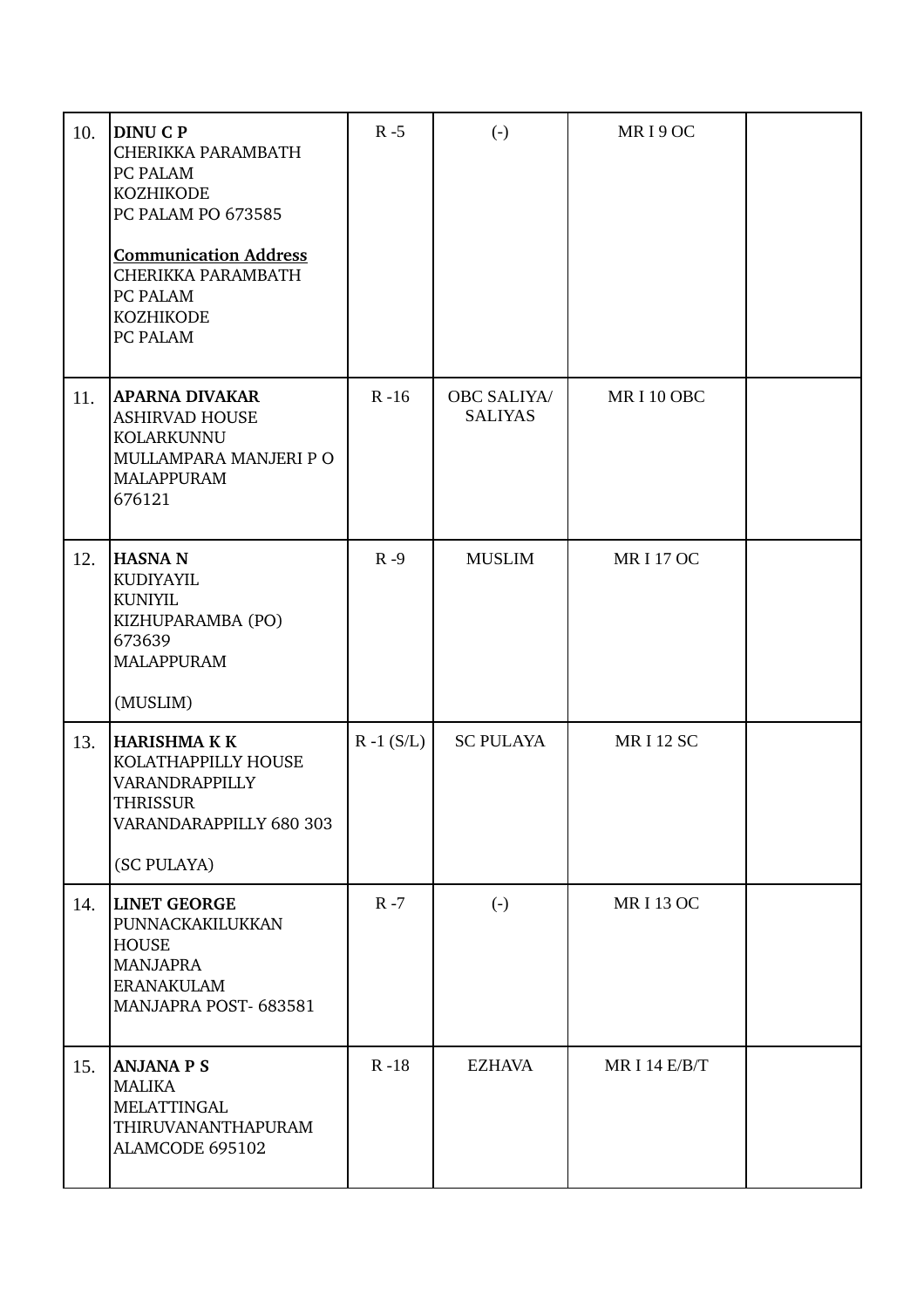| 16. | <b>DINI S B</b><br>POOVANVILA PUTHEN VEEDU<br>NALLOORVATTOM,<br>PLAMOOTTUKADA P O<br>695122<br>THIRUVANNATHAPURAM<br><b>Communication Address</b><br>V A BHAVAN,<br><b>AMARIVILA VEEDU</b><br><b>AMARIVILA VEEDU 341</b><br>VENGAOOR PO<br>THIRUVANNATHAPURAM<br>695122 | $R - 8$  | <b>HINDU NADAR</b> | <b>MRI15OC</b>      |  |
|-----|-------------------------------------------------------------------------------------------------------------------------------------------------------------------------------------------------------------------------------------------------------------------------|----------|--------------------|---------------------|--|
| 17. | <b>NAVAS SHAREEF K K</b><br>CHAPPANGATHOTTAM<br>MUNDAKKULAM<br><b>MALAPPURAM</b><br>MUTHUPARAMBA, 673638                                                                                                                                                                | $R - 10$ | <b>M MAPPILA</b>   | <b>MRI19OC</b>      |  |
| 18. | <b>FATHIMA N</b><br><b>NAZEER MANZIL</b><br>KOVIL VILAKOM<br><b>ALUMMOODU</b><br>KANIYAPURAM PO<br>THIRUVANANTHAPURAM -<br>695301                                                                                                                                       | $R - 12$ | <b>MUSLIM</b>      | MRI6M               |  |
| 19. | SWETHA ASHOKAN<br>KOLOTT HOUSE<br><b>KAPPAD</b><br><b>KANNUR</b><br>670006                                                                                                                                                                                              | $R - 25$ | <b>THIYYA</b>      | <b>MRI 18 E/B/T</b> |  |
| 20. | <b>RUBINA M P</b><br><b>MAILEMBADY</b><br><b>NANMINDA</b><br><b>KOZHIKODE</b><br>NANMINDAPO, 673613                                                                                                                                                                     | $R - 14$ | <b>M MAPPILA</b>   | <b>MRI16M</b>       |  |
| 21. | <b>ANUSREE CT</b><br>CHINCHU NIVAS,<br><b>KADAPPA</b><br>MYNAGAPPALLY<br><b>KOLLAM</b><br>MYNAGAPPALLY/690519                                                                                                                                                           | $R - 27$ | <b>VISWAKARMA</b>  | <b>MRI20V</b>       |  |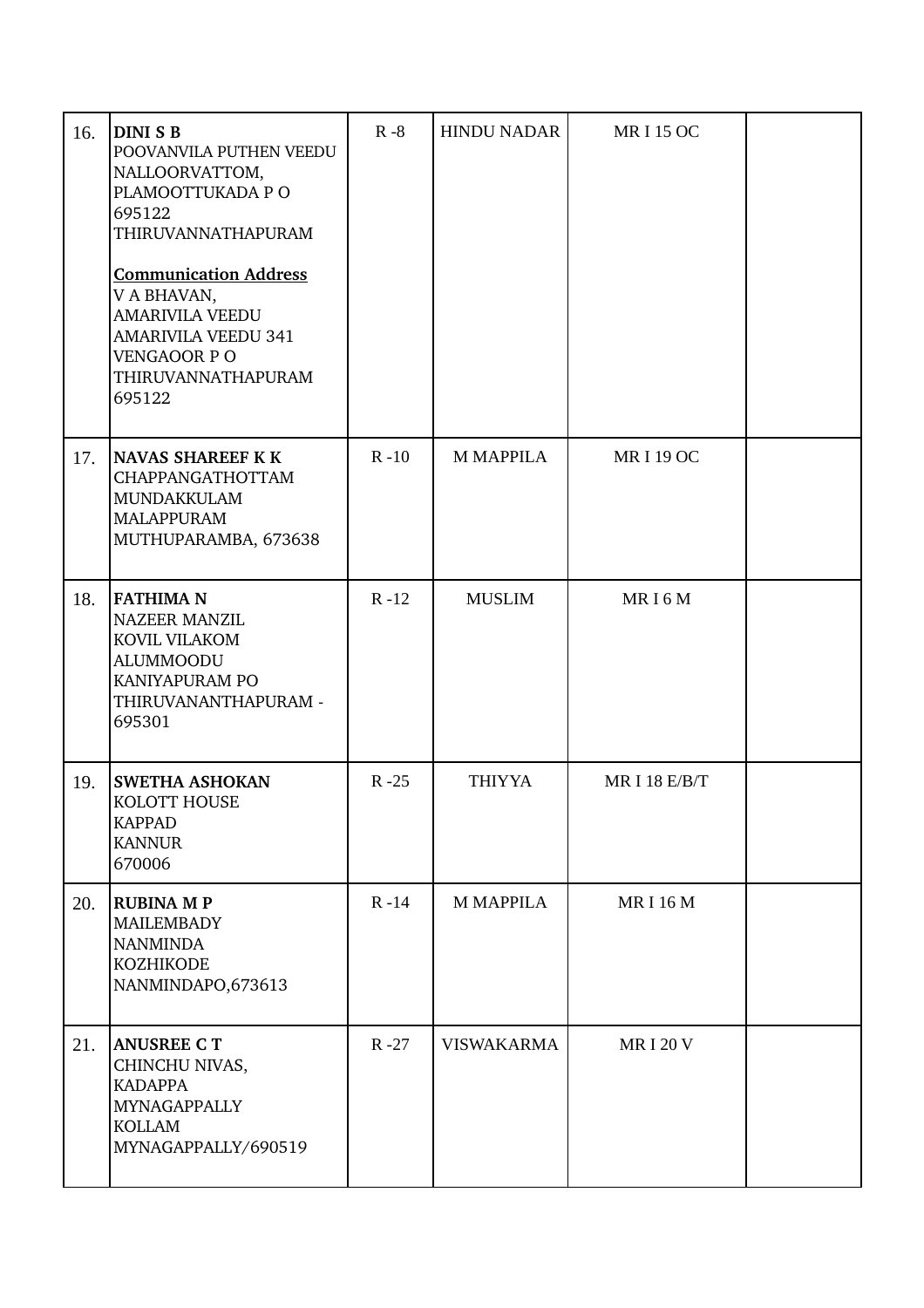| 22. | <b>EMILA ANAND</b><br><b>LEENA VILLA</b><br>KAZHAKUTTOM<br><b>TRIVANDRUM</b><br>695582                                                                                                                                              | $R - 11$     | $\left( -\right)$                | <b>MRI21OC</b>   |  |
|-----|-------------------------------------------------------------------------------------------------------------------------------------------------------------------------------------------------------------------------------------|--------------|----------------------------------|------------------|--|
| 23. | <b>ALET THERESA A F</b><br>VADAKKEKODIYIL<br><b>VADAKKEKKARA</b><br><b>KOLLAM</b><br>ASHTAMUDY, 691602                                                                                                                              | $R - 2(S/L)$ | <b>LATIN</b><br><b>CATHOLICS</b> | MRI 22 LC/AI     |  |
| 24. | <b>ANJALEENA T G</b><br>737, CHITHRALAYA<br><b>CHATHANNOOR</b><br><b>KOLLAM</b><br><b>EDANADU 691579</b><br><b>Communication Address</b><br>383/20, TELE COTTAGE<br><b>KALLUVATHUKKAL</b><br><b>KOLLAM</b><br>KALLUVATHUKKAL/691578 | $R - 13$     | $\left( -\right)$                | <b>MRI 23 OC</b> |  |
| 25. | <b>ANEESHAPA</b><br>PLASSERY HOUSE<br>ARAVOOR,<br>MUNDATHICODE WEST<br>THRISSUR<br>MUNDATHICODE PO,<br>680623                                                                                                                       | $R - 2(S/L)$ | <b>SC PARAYAN</b>                | <b>MRI 24 SC</b> |  |
| 26. | FATHIMATHUL JAZIYA KT<br>KARATHOTTATHIL<br><b>BALUSSERY</b><br>VATTOLI BAZAR 673623<br><b>KOZHIKKODE</b><br><b>Communication Address</b><br>KIZHAKKAYIL<br><b>NANMINDA</b><br>KOZHIKKODE 673613<br>KERALA 673613                    | $R - 15$     | <b>MUSLIM</b>                    | <b>MRI 25 OC</b> |  |